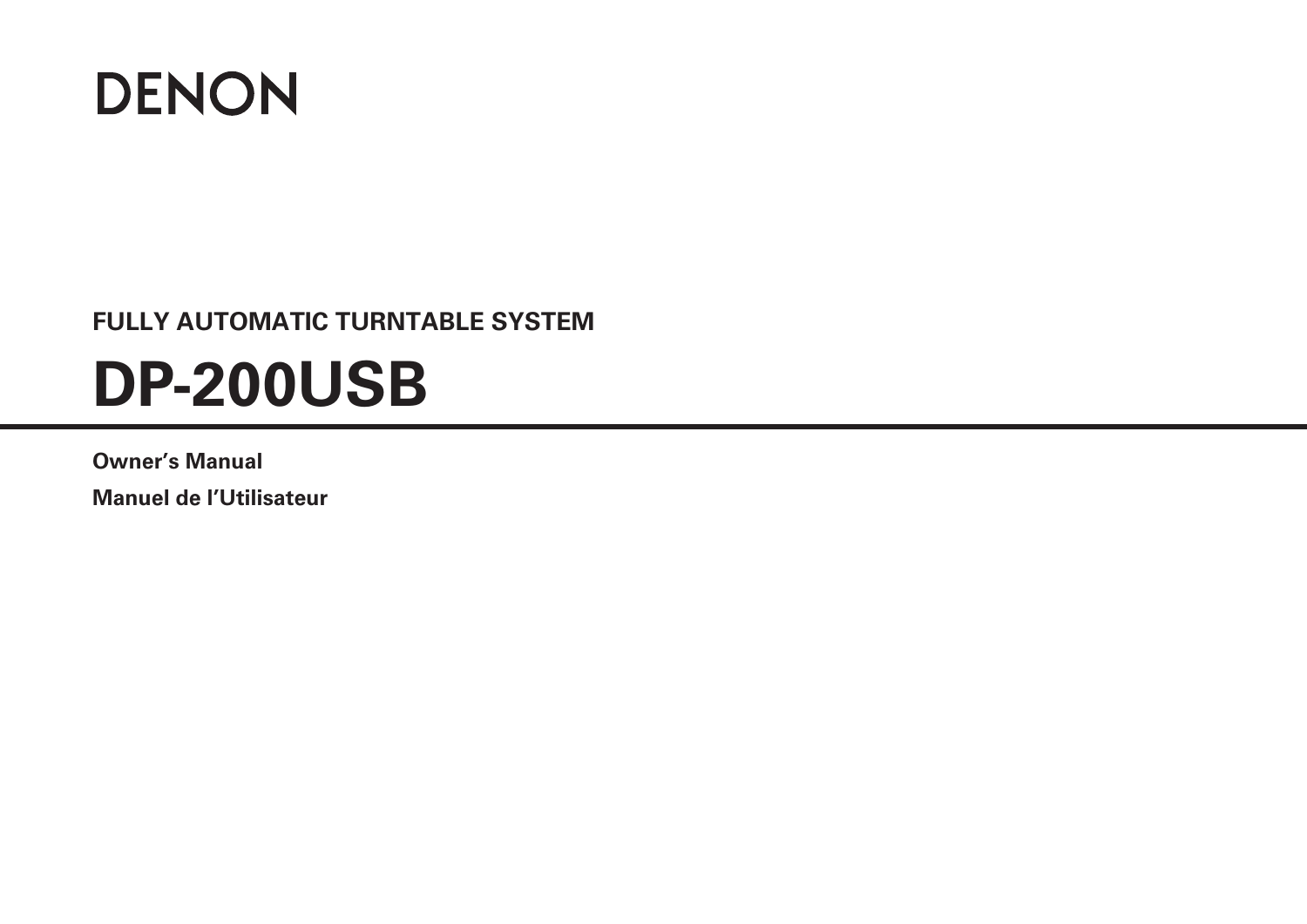#### n **SAFETY PRECAUTIONS**



#### **CAUTION:**

#### **TO REDUCE THE RISK OF ELECTRIC SHOCK, DO NOT REMOVE COVER (OR BACK). NO USER-SERVICEABLE PARTS INSIDE. REFER SERVICING TO QUALIFIED SERVICE PERSONNEL.**



The lightning flash with arrowhead symbol, within an equilateral triangle, is intended to alert the user to the presence of uninsulated "dangerous voltage" within the product's enclosure that may be of sufficient magnitude to constitute a risk of electric shock to persons.



I

The exclamation point within an equilateral triangle is intended to alert the user to the presence of important operating and maintenance (servicing) instructions in the literature accompanying the appliance.

#### **WARNING:**

**TO REDUCE THE RISK OF FIRE OR ELECTRIC SHOCK, DO NOT EXPOSE THIS APPLIANCE TO RAIN OR MOISTURE.**

#### **• Location of Caution Labels: Bottom**



## **IMPOTANT SAFETY INSTRUCTIONS**

- 1. Read these instructions.
- 2. Keep these instructions.
- 3. Heed all warnings.
- 4. Follow all instructions.
- 5. Do not use this apparatus near water.
- 6. Clean only with dry cloth.
- 7. Do not block any ventilation openings. Install in accordance with the manufacturer's instructions.
- 8. Do not install near any heat sources such as radiators, heat registers, stoves, or other apparatus (including amplifiers) that produce heat.
- 9. Do not defeat the safety purpose of the polarized or grounding-type plug. A polarized plug has two blades with one wider than the other. A grounding type plug has two blades and a third grounding prong. The wide blade or the third prong are provided for your safety. If the provided plug does not fit into your outlet, consult an electrician for replacement of the obsolete outlet.
- 10. Protect the power cord from being walked on or pinched particularly at plugs, convenience receptacles, and the point where they exit from the apparatus.
- 11. Only use attachments/accessories specified by the manufacturer.
- 12. Use only with the cart, stand, tripod, bracket, or table specified by the manufacturer, or sold with the apparatus. When a cart is used, use caution when moving the cart/ apparatus combination to avoid injury from tip-over.
- 13. Unplug this apparatus during lightning storms or when unused for long periods of time.
- 14. Refer all servicing to qualified service personnel

Servicing is required when the apparatus has been damaged in any way, such as power-supply cord or plug is damaged, liquid has been spilled or objects have fallen into the apparatus, the apparatus has been exposed to rain or moisture, does not operate normally, or has been dropped.

#### **FCC INFORMATION (For US customers)**

#### **1. PRODUCT**

This product complies with Part 15 of the FCC Rules. Operation is subject to the following two conditions: (1) this product may not cause harmful interference, and (2) this product must accept any interference received, including interference that may cause undesired operation.

#### **2. IMPORTANT NOTICE: DO NOT MODIFY THIS PRODUCT**

This product, when installed as indicated in the instructions contained in this manual, meets FCC requirements. Modification not expressly approved by DENON may void your authority, granted by the FCC, to use the product.

#### **3. NOTE**

This product has been tested and found to comply with the limits for a Class B digital device, pursuant to Part 15 of the FCC Rules. These limits are designed to provide reasonable protection against harmful interference in a residential installation.

This product generates, uses and can radiate radio frequency energy and, if not installed and used in accordance with the instructions, may cause harmful interference to radio communications. However, there is no guarantee that interference will not occur in a particular installation. If this product does cause harmful interference to radio or television reception, which can be determined by turning the product OFF and ON, the user is encouraged to try to correct the interference by one or more of the following measures:

- Reorient or relocate the receiving antenna.
- Increase the separation between the equipment and receiver.
- Connect the product into an outlet on a circuit different from that to which the receiver is connected.
- Consult the local retailer authorized to distribute this type of product or an experienced radio/TV technician for help.

This Class B digital apparatus complies with Canadian ICES-003.

Cet appareil numérique de la classe B est conforme à la norme NMB-003 du Canada.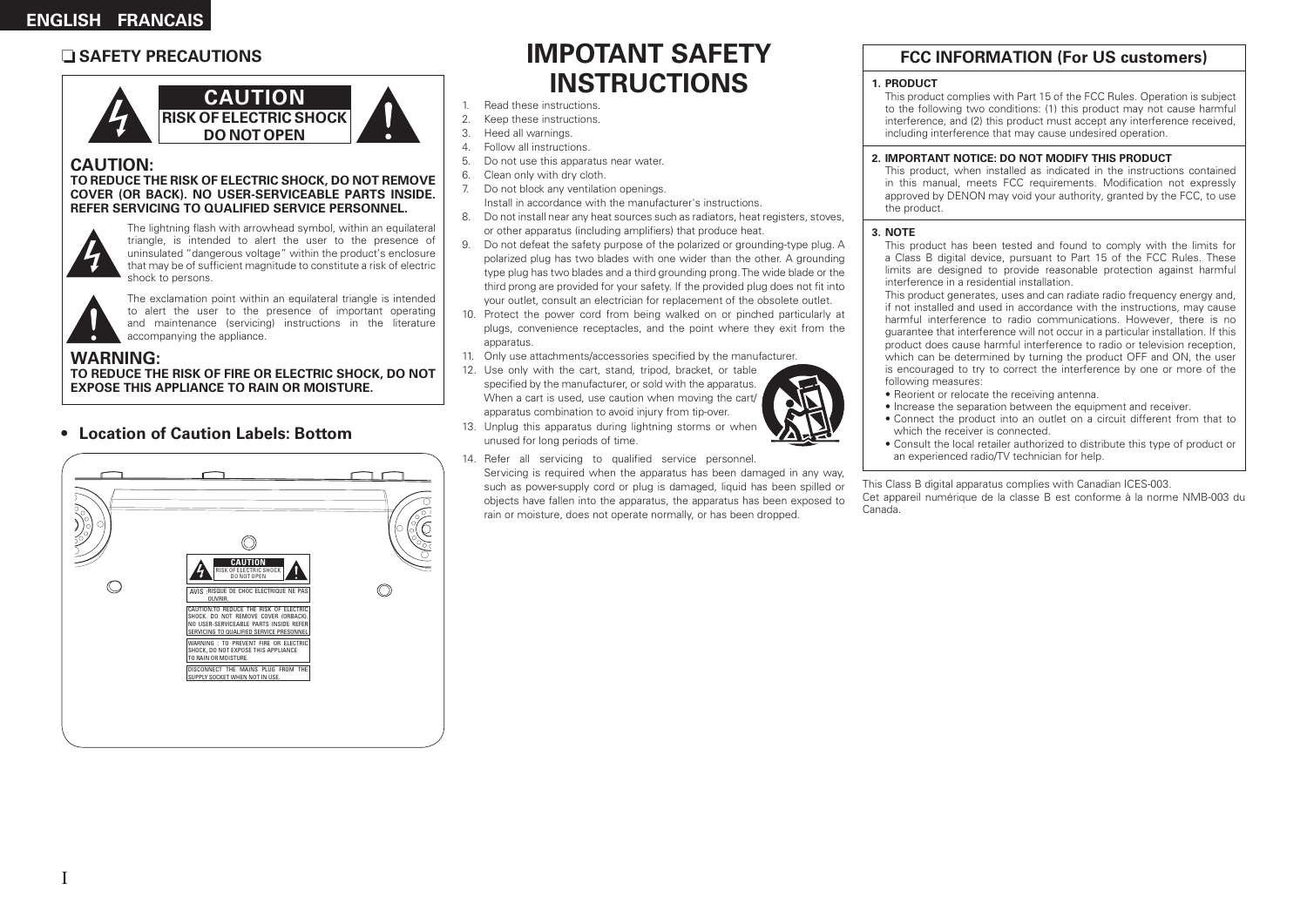#### n **NOTES ON USE / OBSERVATIONS RELATIVES A L'UTILISATION CAUTION:**

| <b>WARNINGS</b>                                                                                                                                                                                                                                                                                                                                                                                                                                                                                                                                                                                                                                                                                                                                                                                                                                                                                                                                                                                                                                                                                                                                                                                                                                                                                                       | <b>AVERTISSEMENTS</b>                                                                                                                                                                                                                                                                                                                                                                                                                                                                                                                                                                                                                                                                                                                                                                                                                                                                                                                                                                                                                                                                                                                                                                                                                                                                                                                                                                                                                                                                                                                                                           |
|-----------------------------------------------------------------------------------------------------------------------------------------------------------------------------------------------------------------------------------------------------------------------------------------------------------------------------------------------------------------------------------------------------------------------------------------------------------------------------------------------------------------------------------------------------------------------------------------------------------------------------------------------------------------------------------------------------------------------------------------------------------------------------------------------------------------------------------------------------------------------------------------------------------------------------------------------------------------------------------------------------------------------------------------------------------------------------------------------------------------------------------------------------------------------------------------------------------------------------------------------------------------------------------------------------------------------|---------------------------------------------------------------------------------------------------------------------------------------------------------------------------------------------------------------------------------------------------------------------------------------------------------------------------------------------------------------------------------------------------------------------------------------------------------------------------------------------------------------------------------------------------------------------------------------------------------------------------------------------------------------------------------------------------------------------------------------------------------------------------------------------------------------------------------------------------------------------------------------------------------------------------------------------------------------------------------------------------------------------------------------------------------------------------------------------------------------------------------------------------------------------------------------------------------------------------------------------------------------------------------------------------------------------------------------------------------------------------------------------------------------------------------------------------------------------------------------------------------------------------------------------------------------------------------|
| • Avoid high temperatures.<br>• Allow for sufficient heat dispersion when installed<br>in a rack.<br>. Handle the power cord carefully.<br>. Hold the plug when unplugging the cord.<br>. Keep the unit free from moisture, water, and<br>dust.<br>. Unplug the power cord when not using the unit<br>for long periods of time.<br>. Do not obstruct the ventilation holes.<br>. Do not let foreign objects into the unit.<br>. Do not let insecticides, benzene, and thinner<br>come in contact with the unit.<br>• Never disassemble or modify the unit in any way.<br>. Ventilation should not be impeded by covering<br>the ventilation openings with items, such as<br>newspapers, tablecloths or curtains.<br>. Naked flame sources such as lighted candles<br>should not be placed on the unit.<br>. Observe and follow local regulations regarding<br>battery disposal.<br>• Do not expose the unit to dripping or splashing<br>fluids<br>. Do not place objects filled with liquids, such as<br>vases, on the unit.<br>• Do not handle the mains cord with wet hands.<br>. When the switch is in the OFF (STANDBY)<br>position, the equipment is not completely<br>switched off from MAINS.<br>. The equipment shall be installed near the<br>power supply so that the power supply is easily<br>accessible. | • Eviter des températures élevées.<br>. Tenir compte d'une dispersion de chaleur<br>suffisante lors de l'installation sur une étagère.<br>· Manipuler le cordon d'alimentation avec<br>précaution.<br>· Tenir la prise lors du débranchement du cordon.<br>· Protéger l'appareil contre l'humidité, l'eau et la<br>poussière.<br>· Débrancher le cordon d'alimentation lorsque<br>l'appareil n'est pas utilisé pendant de longues<br>périodes.<br>• Ne pas obstruer les trous d'aération.<br>. Ne pas laisser des objets étrangers dans<br>l'appareil.<br>• Ne pas mettre en contact des insecticides, du<br>benzène et un diluant avec l'appareil.<br>· Ne jamais démonter ou modifier l'appareil<br>d'une manière ou d'une autre.<br>• Ne pas recouvrir les orifices de ventilation avec<br>des objets tels que des journaux, nappes ou<br>rideaux. Cela entraverait la ventilation.<br>• Ne jamais placer de flamme nue sur l'appareil,<br>notamment des bougies allumées.<br>· Veillez à respecter les lois en vigueur lorsque<br>vous jetez les piles usagées.<br>• L'appareil ne doit pas être exposé à l'eau ou à<br>l'humidité.<br>. Ne pas poser d'objet contenant du liquide, par<br>exemple un vase, sur l'appareil.<br>• Ne pas manipuler le cordon d'alimentation avec<br>les mains mouillées.<br>• Lorsque l'interrupteur est sur la position OFF<br>(STANDBY), l'appareil n'est pas complètement<br>déconnecté du SECTEUR (MAINS).<br>• L'appareil sera installé près de la source<br>d'alimentation, de sorte que cette dernière soit<br>facilement accessible. |

To completely disconnect this product from the mains, disconnect the plug from the wall socket outlet. The mains plug is used to completely interrupt the power supply to the unit and must be within easy access by the user.

#### **PRECAUTION:**

Pour déconnecter complètement ce produit du courant secteur, débranchez la prise de la prise murale. La prise secteur est utilisée pour couper complètement l'alimentation de l'appareil et l'utilisateur doit pouvoir y accéder facilement.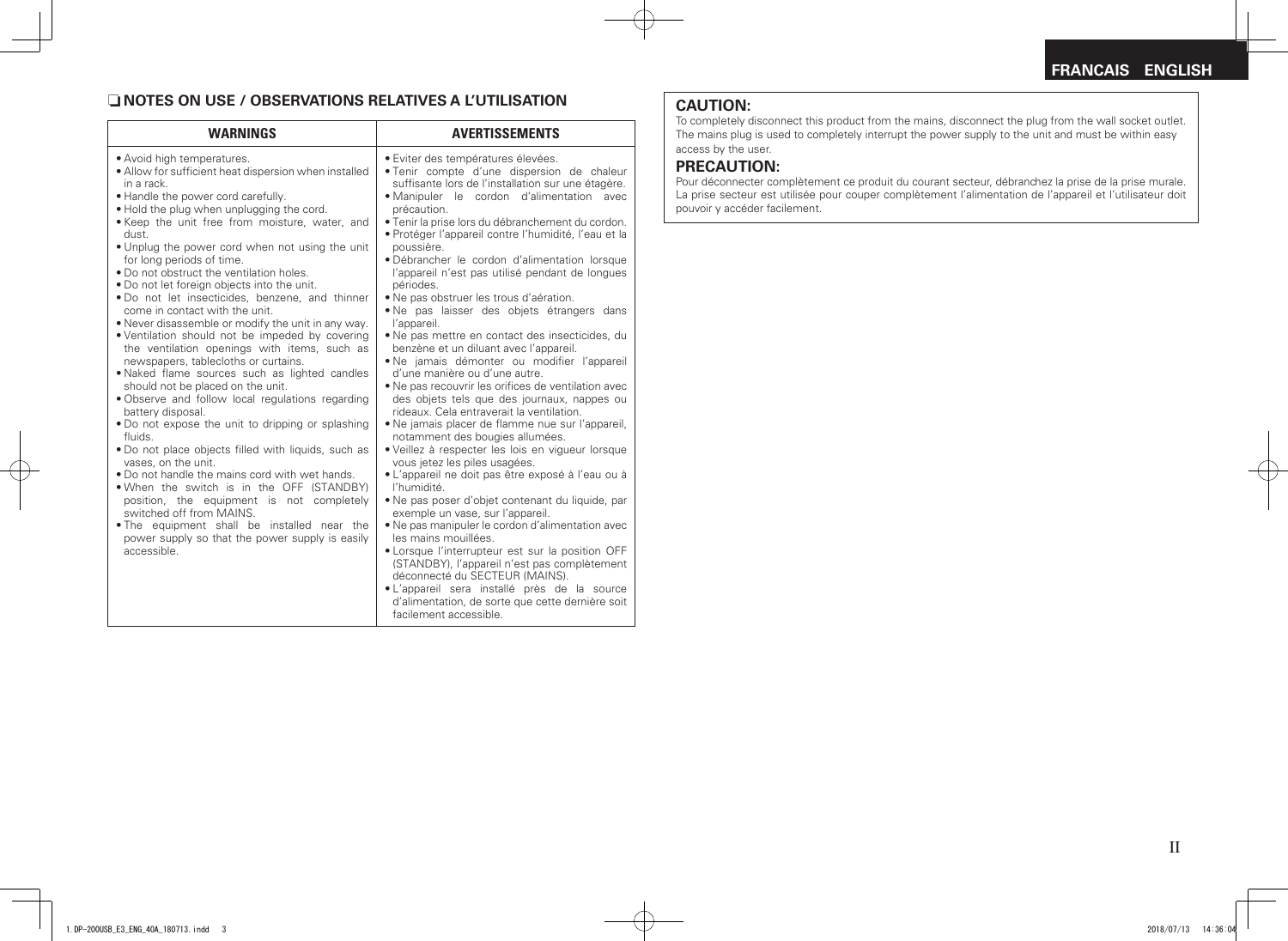#### n **Contents**

### Getting Started

| <b>Changing the Stylus measure continuum control of the Stylus measure of the Stylus measure of the Stylus measure of the Stylus measurement of the Stylus measurement of the Stylus measurement of the Stylus measurement.</b> |  |
|---------------------------------------------------------------------------------------------------------------------------------------------------------------------------------------------------------------------------------|--|
|                                                                                                                                                                                                                                 |  |
|                                                                                                                                                                                                                                 |  |
|                                                                                                                                                                                                                                 |  |
|                                                                                                                                                                                                                                 |  |

#### **Connections**

## Playback

| Preparations <b>Executive Street Engineering Street Street Street Street Street Street Street Street Street Street Street Street Street Street Street Street Street Street Street Street Street Street Street Street Street Stre</b> |
|--------------------------------------------------------------------------------------------------------------------------------------------------------------------------------------------------------------------------------------|
|                                                                                                                                                                                                                                      |
| Playing an Analog Record <b>Manufacture Contract Contract Contract Contract Contract Contract Contract Contract Contract Contract Contract Contract Contract Contract Contract Contract Contract Contract Contract Contract Cont</b> |
|                                                                                                                                                                                                                                      |
|                                                                                                                                                                                                                                      |
|                                                                                                                                                                                                                                      |

#### Recording and Editing

| Recording an Analog Record and Editing the Recording <b>manufolian Recording</b>                              |  |
|---------------------------------------------------------------------------------------------------------------|--|
|                                                                                                               |  |
|                                                                                                               |  |
|                                                                                                               |  |
| Shall be Enabled by Trans Music Manager for DENON  8<br>Recommended System Requirements for Using Trans Music |  |
|                                                                                                               |  |
|                                                                                                               |  |
|                                                                                                               |  |

#### Troubleshooting ·································································9

#### Specifications **Access 2019**

Thank you for purchasing this DENON product. To ensure proper operation, please read this owner's manual carefully before using the product.

After reading them, be sure to keep them for future reference.

## **Accessories**

Check that the following parts are supplied with the product.

| 7) Trans Music Manager (for DENON) disk (CD-ROM) 1 |  |
|----------------------------------------------------|--|



#### $\overline{\mathscr{E}}$ Note that the illustrations in this instructions may differ from the actual set for explanation purposes.

## Getting Started **Superify Started** Special Features of This Device

#### **1. Record analog records to a USB flash drive**

- You can play back the tracks recorded on the USB flash drive on any audio device with USB playback.
- The "Trans Music Manager" software supplied with the DP-200USB enables you to edit music files and titles on your PC.

#### **2. Easy-to-operate, fully automatic player**

Simply press the **START** button to start playing an analog record. When the record is finished the tone arm automatically returns to its original position and the turntable stops.

#### **3. Equalizer switch provided**

The equalizer switch enables you to connect to a variety of audio devices such as pre-main amplifiers and radio cassette players.

#### **4. Lightweight, compact design**

The lightweight, compact design makes it easy to use anywhere.

## **Cautions on Handling**

#### **Cleaning**

• Use a wiping cloth and wipe lightly to remove dirt from the cabinet and operation panel.

When using chemically treated cloths, follow the precautions that have been written for them.

- Do not use benzene, thinners, or other organic solvents or insecticides on the unit since they may cause a change in quality or color.
- **Moving the unit**

To prevent short-circuits or damaged wires in the connection cables, always unplug the power supply cord and disconnect the connection cables between all other audio components when moving the unit.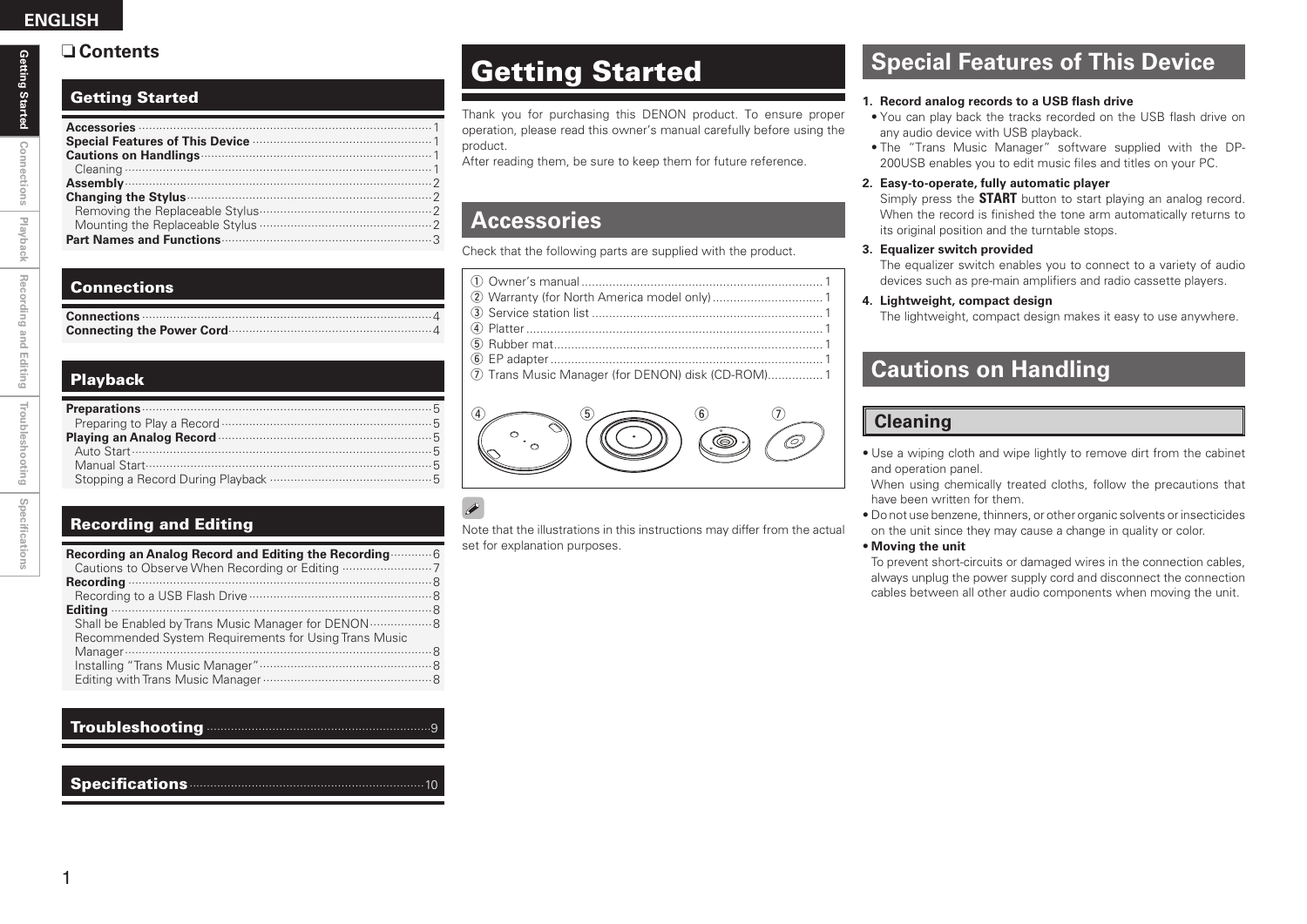# Getting Started **Getting Started**

Connections **Connections Playback** Recording and Editing **Recording and Editing**

Troubleshooting **Troubleshooting** Specifications **Specifications**

 $\bigcap$  $\circledcirc$  $\Box$ **1** Center spindle Equalizer switch ON IIIII **3** Ribbon tape Driving roller  $\odot$ 

Platter

Drive belt

 $\Rightarrow$ 

Rubber mat

Platter

**2**

Before assembly, remove all packaging material except for the plastic tie securing the tone arm and open the dust cover. Leave the plastic tie securing the tone arm until assembly is complete.

## **1Set the equalizer switch to the appropriate position for the type of input terminal on the device connected to the DP-200USB.**

- **ON** : When connecting to an AUX input terminal or an input terminal other than "PHONO" (default setting at time of purchase).
- **OFF** : When connecting to a PHONO input terminal.

#### **2 Mount the platter on the center spindle.**

Turn the platter so that the drive roller is visible through the opening in the platter.

## **3 Take hold of the ribbon tape attached to the drive belt on the underside of the platter and hook the drive belt onto the driving roller.**

- Remove the ribbon tape after hooking the belt onto the roller. • Turn the platter by hand until the drive belt is positioned at the
- center of the driving roller.

#### **4 Place the rubber mat on the platter.**

#### **NOTE**

If the equalizer switch is not set correctly, the sound will be extremely weak or distorted.

## **4 Assembly Changing the Stylus**

The stylus supplied with the DP-200USB has a life of approximately 400 hours. Be sure to replace it in good time to avoid damaging your precious records.

#### $\Box$  **Before replacing the stylus**

Unplug the player at the wall socket.

#### **Removing the Replaceable Stylus**

**Hold the cartridge steady with one hand, grasp the stylus with the other hand, push down in the direction of arrow**  q **and then gently pull the stylus off in the direction of**   $\mathbf{arrow}$   $\mathbf{Q}$ .



## **Mounting the Replaceable Stylus**

**Hold the cartridge steady with one hand, grasp the stylus with the other hand, point the catch on the stylus in the**  direction of arrow  $\left(\frac{1}{2}\right)$  and insert it fully into the long **opening in the cartridge, then push up in the direction of arrow**  $\widehat{2}$  **until it clicks.** 



**□ Cleaning the tip of the stylus** 

The tip of the stylus is extremely delicate and should be handled with great care. Use a soft brush to gently remove any dust from the tip.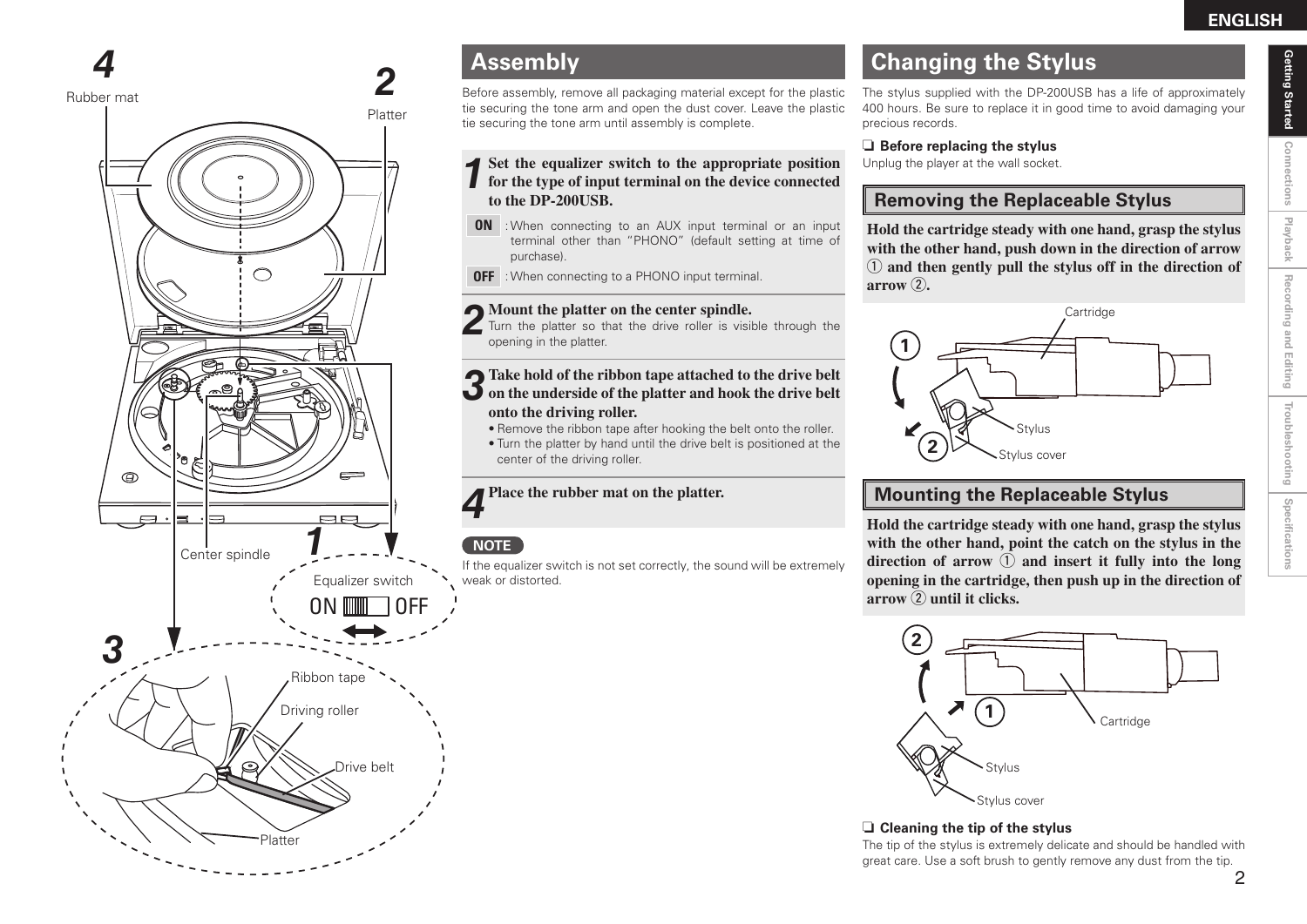#### **ENGLISH**

## **Part Names and Functions**

**<Front>**



**<Rear>**



Q2Q3Q4 Q5Q6 Q7 Q8Q9 For buttons not explained here, see the page indicated in parentheses  $( )$ .

| <b>8 USB indicator</b> (8)                 |
|--------------------------------------------|
| <b>USB</b> port (8)                        |
| Recording indicator (8)                    |
|                                            |
|                                            |
| <b>&amp; Platter</b> (2)                   |
| $\bullet$ START button $(5)$               |
|                                            |
|                                            |
|                                            |
| Keep your EP adapter here when not in use. |
| <b>Dust cover hinge</b>                    |
|                                            |
|                                            |
|                                            |
| <b>C</b> Tone arm rest                     |
|                                            |
|                                            |
|                                            |

Getting Started **Getting Started**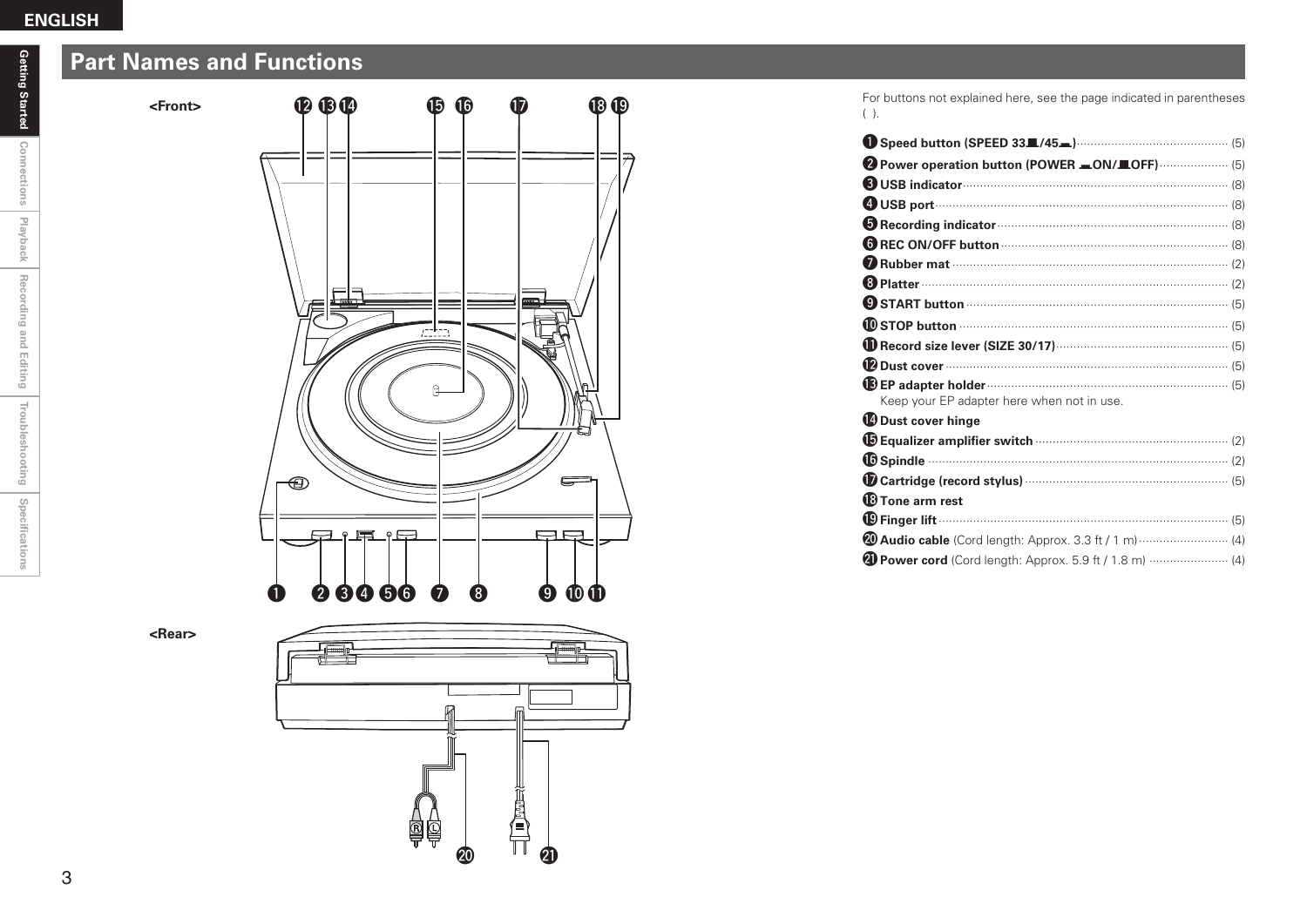Getting Started

**Connections**

**Connections** 

Playback **Recording and Editing** 

**Recording and Editing**

**Troubleshooting**

Troubleshooting

**Specifications**

Specifications

## Connections

#### **NOTE**

- Do not plug in the power cord until all connections have been completed.
- When making connections, also refer to the operating instructions of the other components.
- Be sure to connect the left and right channels properly (left with left, right with right).
- Do not bundle power cords together with connection cables. Doing so can result in humming or noise.

## **Connecting the Power Cord**

**Wait until all connections have been completed before connecting the power cord.**

#### **Connections**

#### **NOTE**

**Set the equalizer switch to the correct setting for the type of input terminal on the device to which the DP-200USB is being connected.**

**For details, refer to "Assembly" (**v**page 2).**

#### $\Box$  **When connecting to a PHONO input terminal**





ON **MINT** OFF Equalizer switch: ON





(AC 120 V, 60 Hz)

#### **NOTE**

Insert the AC plugs securely. Incomplete connections could cause noise.

 $\boldsymbol{\Delta}$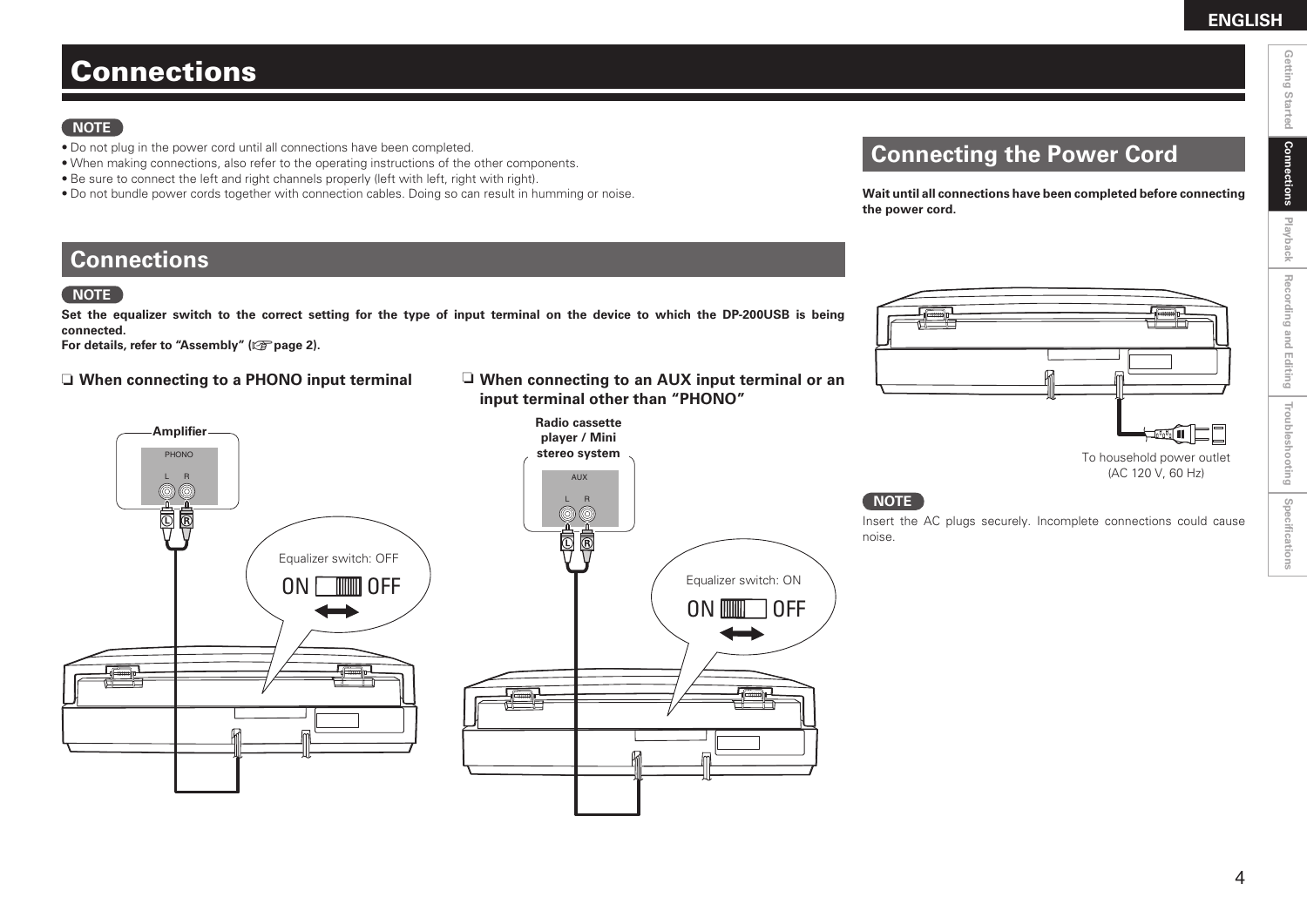#### **ENGLISH**

## Playback

The DP-200USB can play analog records.

It also enables you to record your records onto a USB flash drive. For details on how to record to a USB flash drive, see "Recording and Editing" ( $\sqrt{p}$ page 6).

#### **NOTE**

The DP-200USB cannot play music recorded on a USB flash drive connected to the player.

# $\theta$  $\Box \circ \blacksquare \circ \Box$ --**POWER REC START STOP SPEED SIZE**

## **Preparations**

**Preparing to Play a Record**

**1 Press POWER** (*m***\_ON).** 

 $\frac{1}{2}$  To turn power off, press **POWER** again.

|  |  |  |  | 2 Open the dust cover and place an analog record on<br>the rubber mat. |  |
|--|--|--|--|------------------------------------------------------------------------|--|
|  |  |  |  |                                                                        |  |

 $*$  Use the EP adapter when playing an EP record.

| Set the record's playing speed using <b>SPEED</b> . |                   |                      |  |  |  |  |  |
|-----------------------------------------------------|-------------------|----------------------|--|--|--|--|--|
| [Settable Items]                                    | $\blacksquare$ 33 | $: 33-1/3$ rpm       |  |  |  |  |  |
|                                                     |                   | $\equiv 45 : 45$ rpm |  |  |  |  |  |
| Set the record's size using SIZE.                   |                   |                      |  |  |  |  |  |
|                                                     |                   |                      |  |  |  |  |  |
| [Settable Items]                                    | 30                | $: 0.98$ ft / 30 cm  |  |  |  |  |  |

**5 Raise the stylus cover.**



## **Playing an Analog Record**

#### **Auto Start**

**Press START.** The record starts playing automatically.

- \* When the record is finished, the tone arm returns to its original position and the turntable stops automatically. (Auto return function)
- $\mathcal X$  To stop playing a record, turn the **POWER** "LOFF".

#### **Manual Start**

#### **Using the finger lift, move the tone arm to the position at which you want to start playing and lower it carefully.**

\* When the record is finished, the tone arm returns to its original position and the turntable stops automatically. (Auto return function)

#### **NOTE**

- Be careful not to scratch the record when moving the tone arm.
- Do not touch the tone arm or turntable or turn off the power while a record is playing. Doing so can disrupt the sound or damage the record.
- The auto start function cannot be used for 0.82 ft / 25 cm records. Records of this size should be started manually.
- The auto return function is activated when the tone arm reaches a specific point near the center of the record. In the case of a nonstandard record with grooves extending beyond this point, the auto return function may be activated before the record has stopped playing.

#### **Stopping a Record During Playback**

#### **Press STOP.**

Playback stops and the tone arm returns to its original position.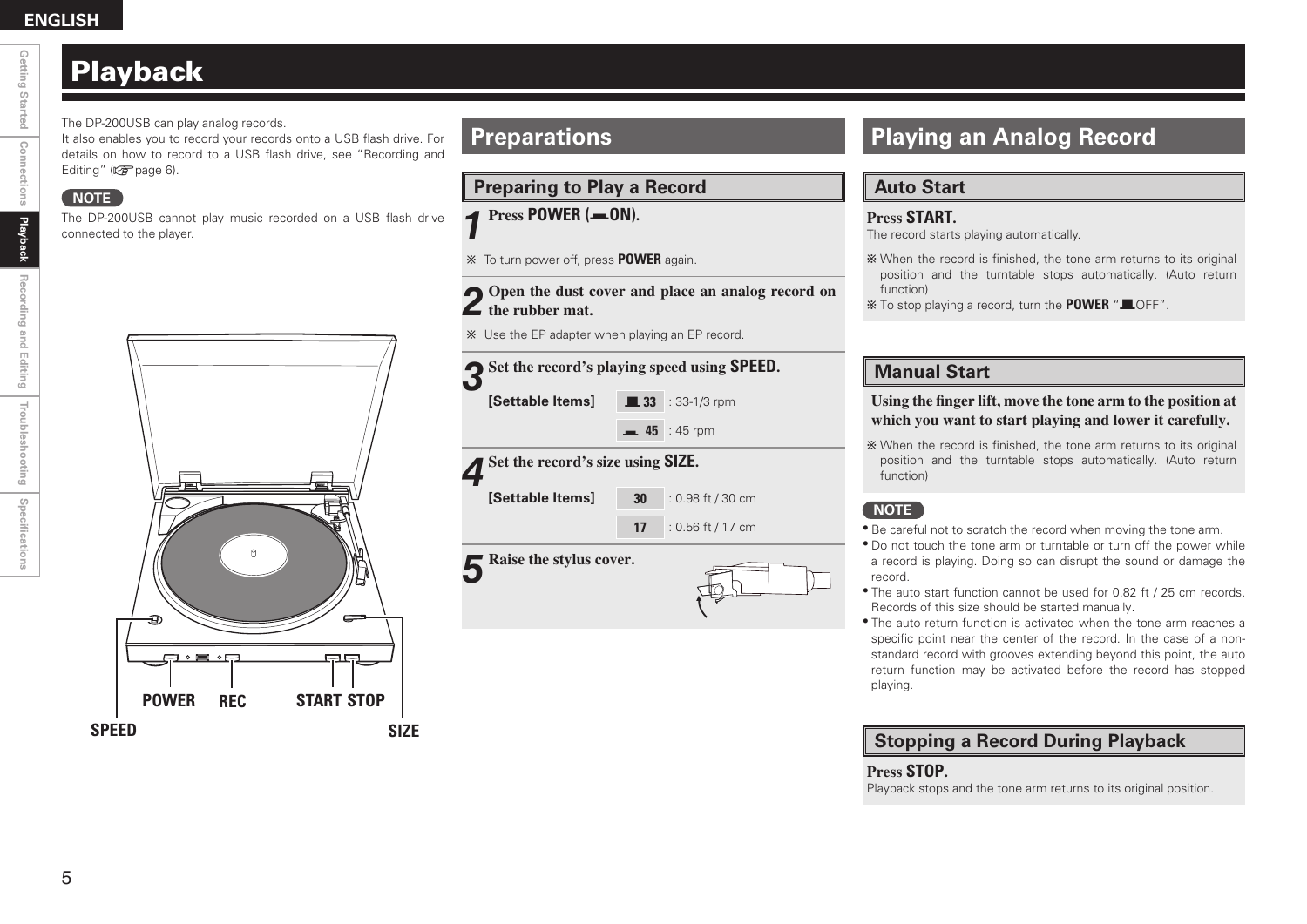Getting Started

**Connections**

Connections

**Playback**

**Recording and Editing**

**Recording and Editing** 

**Troubleshooting**

Troubleshooting

**Specifications**

Specifications

## Recording and Editing

## **Recording an Analog Record and Editing the Recording**

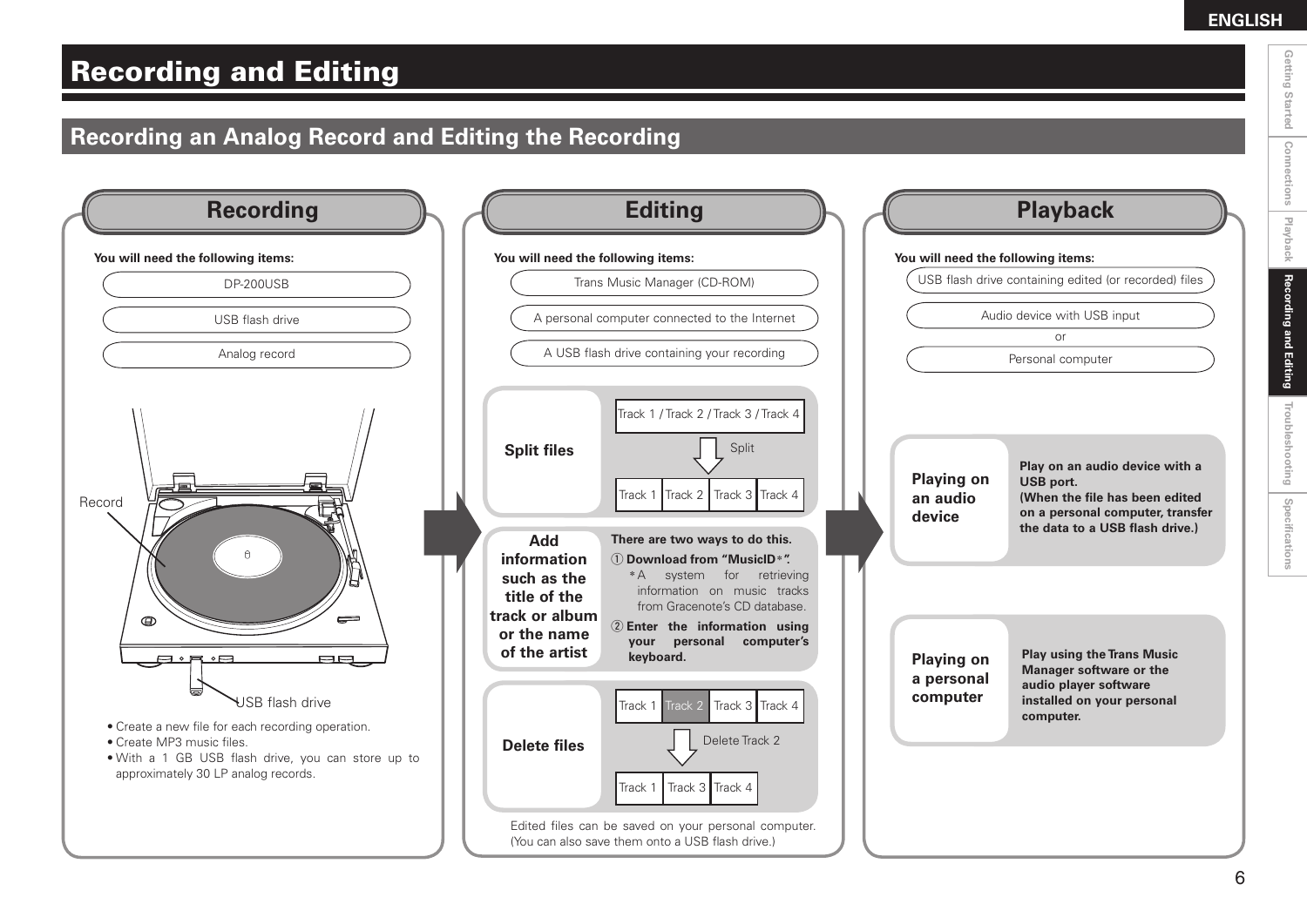#### **Cautions to Observe When Recording or Editing**

#### **Cautions When Recording**

- Do not remove the USB flash drive during recording. Doing so will prevent recording from taking place. Make sure that recording has finished before removing the USB flash drive.
- If the USB flash drive becomes full during recording, the recording operation will stop and the USB indicator will turn off.
- Although the tone arm will return to its original position at the end of the record, the USB flash drive does not stop recording automatically. To stop recording, press the **REC** button.
- The recording level of the USB flash drive is fixed. To adjust the volume when playing the music, use the volume controls on the audio device being used.
- If the **REC** button is turned on and then off again in less than one second, no recording will take place.
- If you record both sides of an analog record without stopping, the recording will contain a long period of silence while changing from side A to side B. To prevent this, you should stop recording after side A and start again to record side B.

#### **Notes on Downloading Track Information**

You can use the "Trans Music Manager" software included with the DP-200USB to download information on the recorded track (the title of the track or album or the name of the artist, etc.) from the Gracenote website.

- Downloading with Trans Music Manager.
- (1) Read out the opening few seconds of the recorded track's audio waveform.
- $\Omega$  Search for a matching waveform in Gracenote®'s CD database.
	- ∙ If a match is found, the title of the track is displayed in the download list.
- **3** Download the information.
- Track information cannot be downloaded in the following cases. In such cases, you should enter the information yourself.
	- ∙ When the recorded record has not been released as a CD.
	- ∙ When the recording contains excessive noise due to use of a worn stylus or a similar problem with recording quality.
	- ∙ When the sound quality of the CD version of the record has been enhanced by remastering, etc.

#### **About USB Flash drive**

- Only use a USB flash drive. Do not connect any other USB device.
- When a USB flash drive is connected to DP-200USB, DENON accepts no liability in the event of the USB flash drive's data loss or damage. Be sure to back up important data.
- The USB flash drive does not operate via a USB hub.
- Operation and power supply are not guaranteed for all USB flash drives.
- The main unit's USB port cannot be connected to a PC using a USB cable.
- Insert the USB flash drive straight and fully into the USB port. Avoid inserting at an angle as this can cause damage.
- You cannot use USB flash drives that are copyright protected.
- You cannot record on an external hard disk drive.
- You cannot record via a USB cable (including extension cable).

#### **About Compatible OS and Personal Computers**

- The following OS are compatible. Windows 2000 / Windows XP / Windows Vista (The display screen may differ in part depending on the personal computer.)
- You cannot output information to a personal computer by connecting the main unit to a personal computer.
- Operations such as system suspend, sleep (standby mode), hibernation, etc., cannot be quaranteed for all PCs.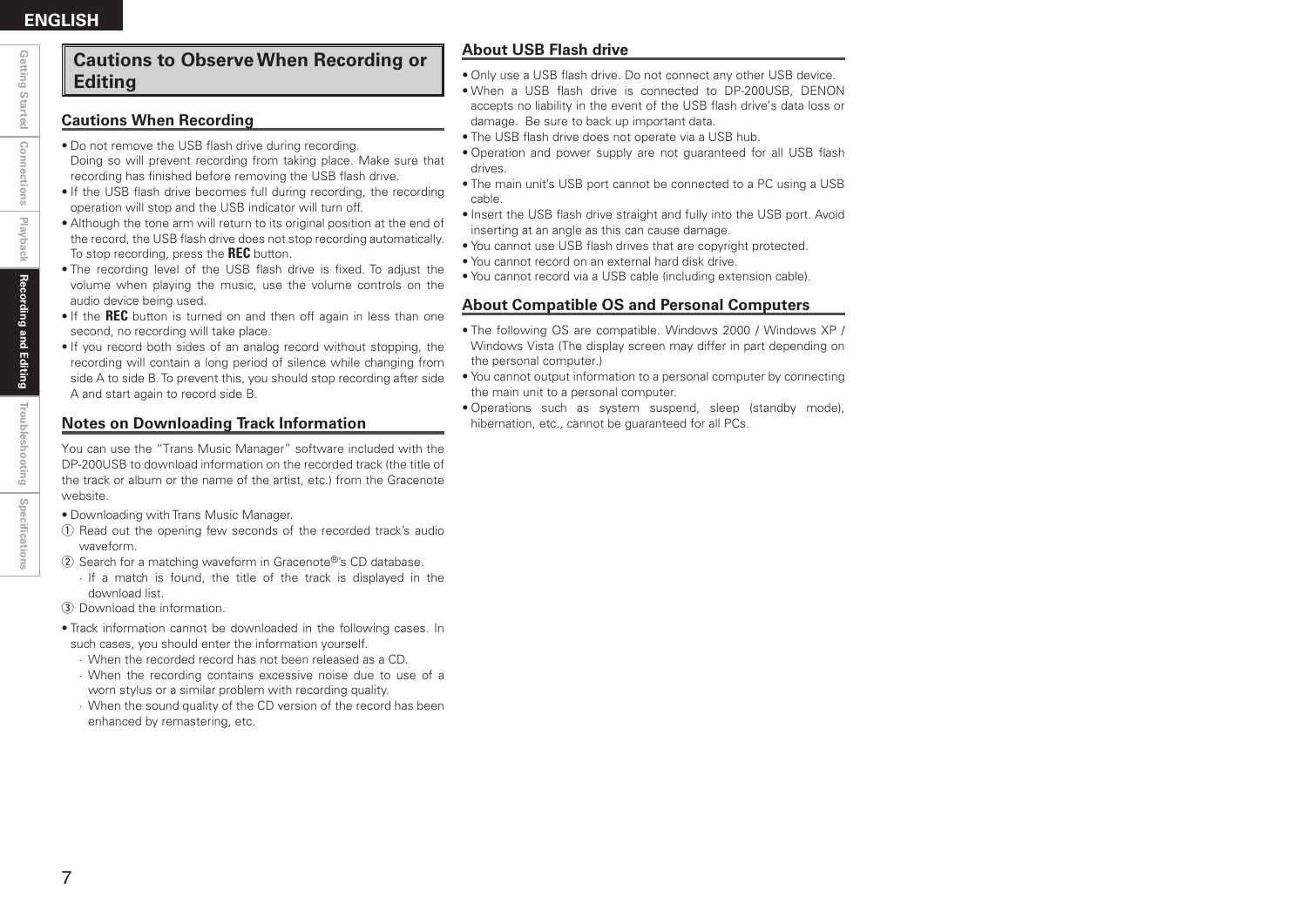

## **Recording**

#### **Recording to a USB Flash Drive**

**1 Prepare the analog record you want to record for playing (** $\mathbb{F}$  **page 5 "Preparing to Play a Record").** 

(1) Place the record on the rubber mat.

- (2) Set the record's playing speed.
- 3) Set the record's size.

#### 4 Turn the power on.

#### **2Insert a USB flash drive into the USB port.**

The USB indicator lights green.

\* If the USB flash drive has a write protection switch, make sure that it is in the unlocked position.

- **3 Press REC.** The Recording indicator lights red (preparing to record).
- The Recording indicator blinks red and recording starts.
- b The time from pressing **REC** (the recording indicator lights red) to when recording starts (the red light blinks) varies with the USB flash drive capacity and type. Check the time to start of recording beforehand.

## **4 Press START.**

 $*$  If you are starting the record manually, use the finger lift to move the tone arm to the position at which you want to start playing and lower it carefully.

#### **NOTE**

- When removing the USB flash drive, gently hold the DP-200USB with your other hand to keep it steady.
- Do not remove the USB flash drive during recording.

### □ To Stop Recording

Press **REC**.

 $\overline{a}$ 

• The Recording indicator turns off.

The included "Trans Music Manager" can be used to delete silent sections recorded before and after a track

- (1) Create a single track from the section to be deleted. "Manual MP3 Splitter" ( $\sqrt{B}$ Brief manual (CD-ROM) page 11)
- $\Omega$  Delete the track created in step  $\Omega$ .

"Deleting tracks" ( $\sqrt{B}$ Brief manual (CD-ROM) page 28)

## **Editing**

**Shall be Enabled by Trans Music Manager for DENON**

You can use Trans Music Manager to perform the following functions.

 $\Box$  File Splitter

- Auto MP3 Splitter
- Manual MP3 Splitter
- $\Box$  MusicID (Addition of track information)
	- Track name, Artist name, Album name, etc.
	- Access Gracenote® on the internet
- Character Entry
- $\Box$  File deletion

#### Trans Music Manager is a trademark and registered trademark of Trans Technology, Inc.

Information concerning music identification technology is offered by Gracenote, Inc.

Gracenote® and CDDB® are registered trademarks of Gracenote.

#### **About Gracenote MusicIDSM Music Recognition Service**

"Gracenote MusicIDSM music recognition service" is a service offered by Gracenote® that is commonly known as CDDB®.

The service lets you automatically obtain CD titles, artist names, track names, etc., in text format by connecting to the Gracenote® server on the Internet.

#### **Recommended System Requirements for Using Trans Music Manager**

- A personal computer running Windows 2000/Windows XP/ Windows Vista
- An HDD with a minimum of 30 MB free space
- A USB 2.0 port

#### **Installing "Trans Music Manager"**

**1Insert the included CD-ROM (Trans Music Manager) in your PC.**

The top menu screen is displayed.

- $*$  If the top menu screen is not displayed, open the CD-ROM drive under "My Computer" and start "TMMLaunch.exe".
- **2 Click on "Trans Music Manager installation".**
- The InstallShield Wizard screen is displayed.

**3 Operate while reading the screen explanations.** Installation starts.

**4 Click on "Finish".**

- **Installation finishes**
- **Editing with Trans Music Manager**

For details of the editing operation, refer to the "Simple User's Guide" which is included on the CD-ROM supplied with the DP-200USB.

**Specifications**

Specifications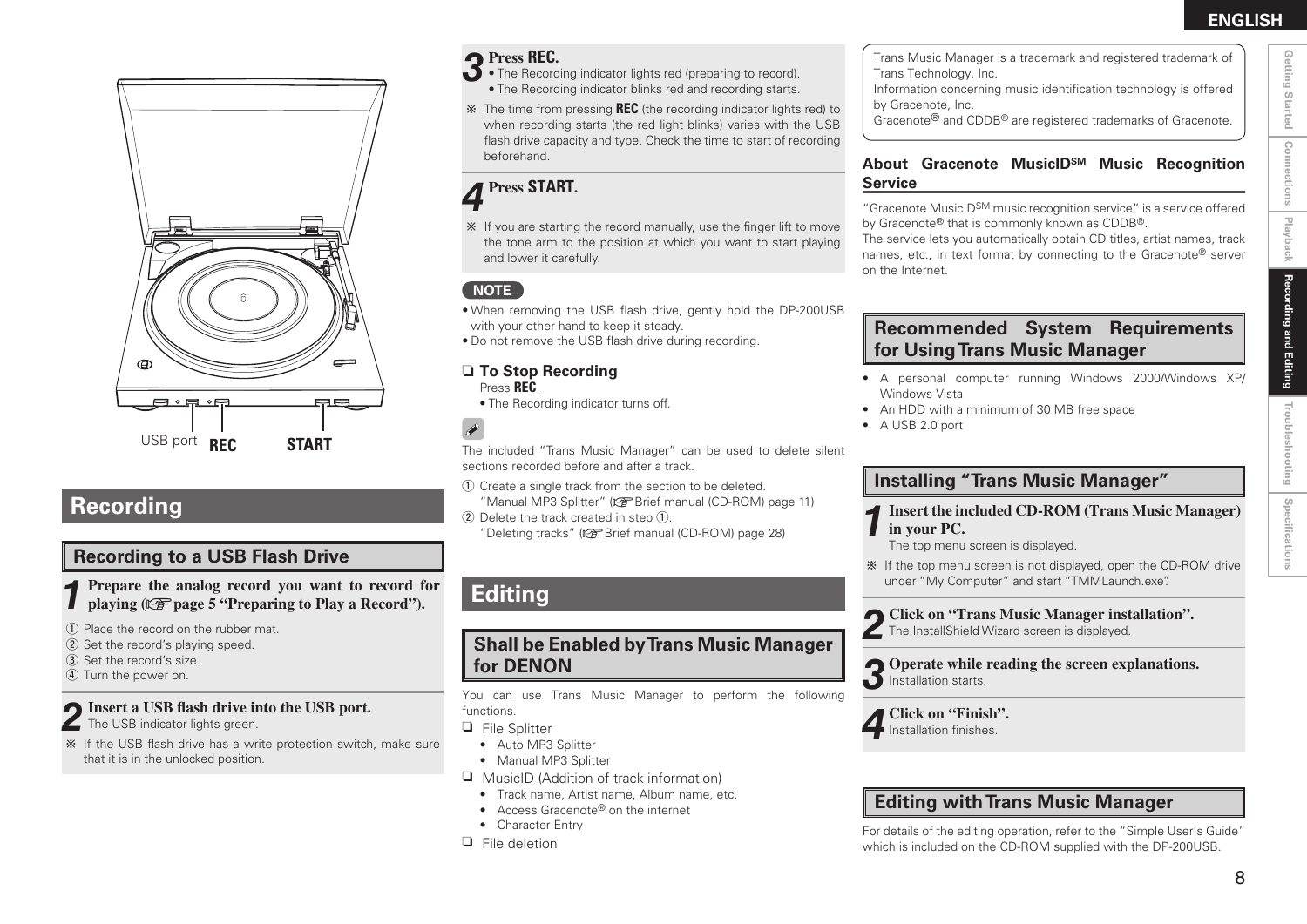Getting Started

**Connections**

Connections

## Troubleshooting

#### **If a problem should arise, first check the following:**

**1. Are the connections correct?**

#### **2. Is the set being operated as described in the owner's manual?**

If this unit does not operate properly, check the items listed in the table below. Should the problem persist, there may be a malfunction.

In this case, disconnect the power immediately and contact your store of purchase.

#### [Playing records]

| <b>Status</b>                                                  | <b>Check</b>                                                                                                                                                                                                                                                                                   | Page           |
|----------------------------------------------------------------|------------------------------------------------------------------------------------------------------------------------------------------------------------------------------------------------------------------------------------------------------------------------------------------------|----------------|
| Power does not<br>turn on.                                     | • Is the DP-200USB's power cord plugged into the wall socket<br>properly?                                                                                                                                                                                                                      | 4              |
|                                                                | • Is the power button "= ON"?                                                                                                                                                                                                                                                                  | 5              |
| The turntable                                                  | • Is the DP-200USB's power cord plugged into the<br>Platter                                                                                                                                                                                                                                    | $\overline{4}$ |
| does not turn.                                                 | (Underside)<br>wall socket properly?                                                                                                                                                                                                                                                           | $\overline{2}$ |
|                                                                | • Is the drive belt attached properly to both the<br><b>Belt</b><br>platter and the driving roller? If the drive belt has<br>become detached, reattach it to the platter first<br>and then hook it onto the driving roller.<br>For details, refer to "Assembly" ( $\sqrt{\epsilon}$ " page 2). |                |
| No sound is                                                    | • Is the audio cable connected properly?                                                                                                                                                                                                                                                       | $\overline{4}$ |
| produced                                                       | • Has the amplifier been set correctly for use with the DP-200USB<br>audio cable?                                                                                                                                                                                                              | 4              |
|                                                                | • Is the replaceable stylus mounted in the cartridge properly?                                                                                                                                                                                                                                 | $\overline{2}$ |
| The sound is                                                   | • Is the stylus or the record dirty?                                                                                                                                                                                                                                                           | $\overline{2}$ |
| scratchy, the<br>stylus skips or<br>the sound is<br>distorted. | • Is the stylus worn or the record scratched?                                                                                                                                                                                                                                                  | $\overline{2}$ |
| The tone arm<br>does not move                                  | • Is the DP-200USB's power cord plugged into the wall socket<br>properly?                                                                                                                                                                                                                      | $\overline{4}$ |
| even when the                                                  | $\bullet$ Is the power button " $\bullet$ ON"?                                                                                                                                                                                                                                                 | 5              |
| <b>START</b> button is<br>pressed.                             | • Is the tone arm secured to the armrest?                                                                                                                                                                                                                                                      | 3              |

#### **[USB flash drive]**

| <b>Status</b>                                  | <b>Check</b>                                                                                                        | Page |
|------------------------------------------------|---------------------------------------------------------------------------------------------------------------------|------|
| The USB flash                                  | • Is the USB flash drive inserted fully into the port?                                                              | 8    |
| drive is not<br>recognized.                    | • Is the USB flash drive full?                                                                                      | 8    |
| Nothing is                                     | • Is the USB flash drive inserted fully into the port?                                                              | 8    |
| recorded on the                                | • Is the USB flash drive full?                                                                                      | 8    |
| USB flash drive.                               | • The USB flash drive is incompatible with the personal computer.                                                   | 8    |
|                                                | • Was the USB flash drive removed during recording (without stopping<br>recording)?                                 | 8    |
| The USB flash<br>drive cannot be<br>formatted. | . You cannot format a USB flash drive with the DP-200USB. To format<br>the flash drive, use your personal computer. |      |

#### [Editing]

| <b>Status</b>                                                       | <b>Check</b>                                                                                                                                                     | Page   |
|---------------------------------------------------------------------|------------------------------------------------------------------------------------------------------------------------------------------------------------------|--------|
| Files cannot be<br>edited                                           | . Have you installed the CD-ROM supplied with the DP-200USB on<br>your personal computer?                                                                        | 8      |
|                                                                     | • Has the file been recorded on the USB flash drive properly? (Has the<br>file of the track been created in the folder properly?)                                |        |
|                                                                     | . Is your personal computer connected to the Internet?<br>(Track information cannot be downloaded if you are not connected to<br>the internet.)                  | 6      |
| Files cannot be<br>batch split                                      | • Change the batch split setting menu and try the batch splitting<br>operation again.<br>. Batch splitting of files is not possible under certain recording      | 8<br>8 |
|                                                                     | conditions. In such cases, the files can be split manually.                                                                                                      |        |
| Track information                                                   | • Is your personal computer connected to the Internet?                                                                                                           | 6      |
| does not<br>download                                                | • Track information cannot be downloaded in the following cases.<br>· When the record concerned has not been released as a CD (it is not<br>in the CD database). | 7      |
|                                                                     | When the sound has not been recorded properly due to a worn<br>stylus.                                                                                           |        |
|                                                                     | When the sound quality of the CD version of the record concerned<br>has been enhanced by remastering, etc.                                                       |        |
| Track information                                                   | • Select "Identify tracks as albums" when searching MusicID.                                                                                                     | 8      |
| is acquired only<br>for some of the<br>files of a recorded<br>album | • Even if the search finds only one matching track in the album, you can<br>obtain the track information from the album list manually.                           | 8      |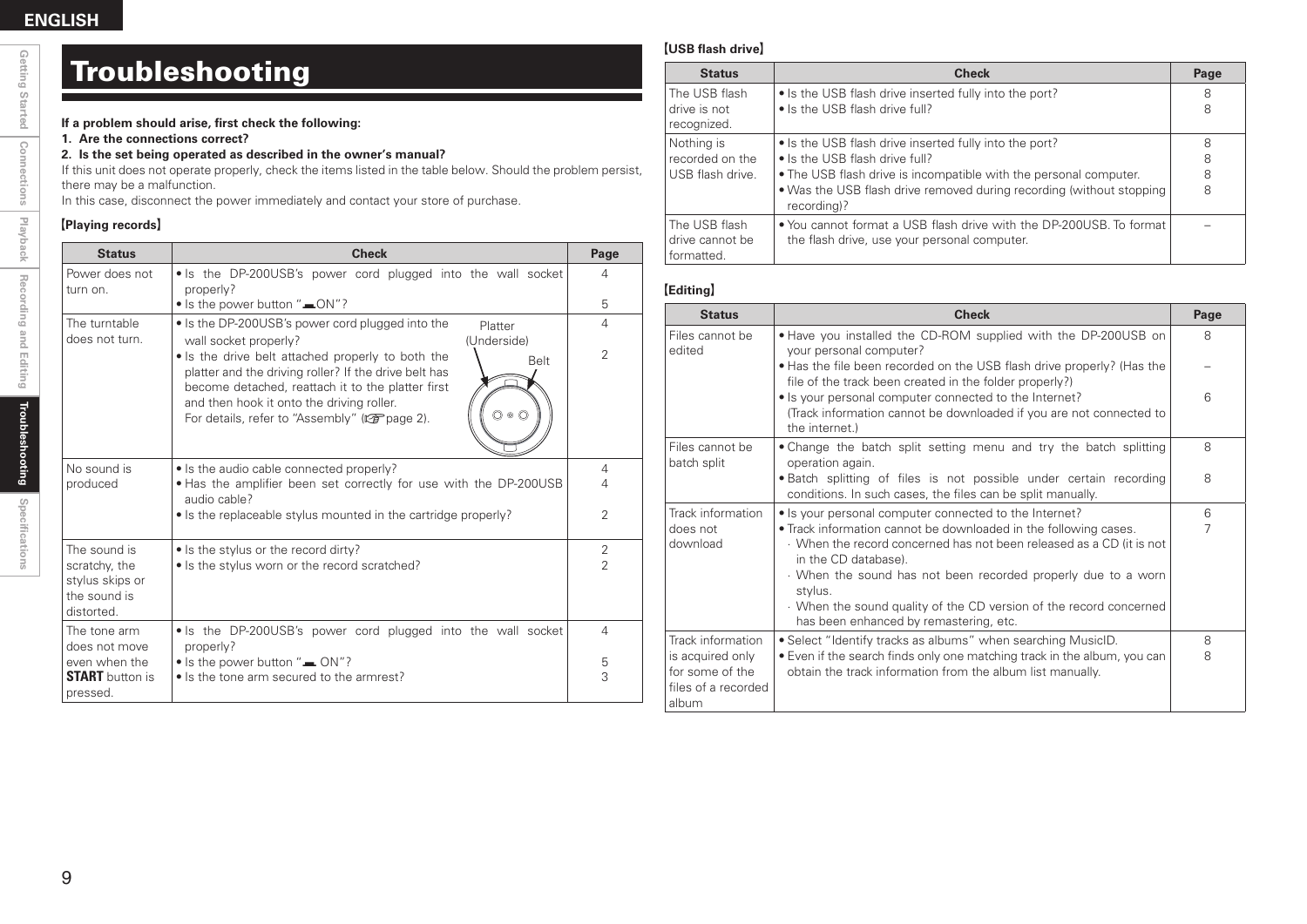**Connections**

# **Specifications**

#### n**Turntable**

| Drive system:                       | Belt drive                                                                                                                   |                                                                                                                         |
|-------------------------------------|------------------------------------------------------------------------------------------------------------------------------|-------------------------------------------------------------------------------------------------------------------------|
| Motor:                              | DC servo motor                                                                                                               |                                                                                                                         |
| Speed:                              | 33-1/3, 45 rpm                                                                                                               |                                                                                                                         |
| Wow & flutter:                      | 0.15 % WRMS                                                                                                                  |                                                                                                                         |
| Tone arm:                           | Dynamic balanced type                                                                                                        |                                                                                                                         |
| <b>Effective arm length:</b>        | $195 \text{ mm}$                                                                                                             |                                                                                                                         |
| Cartridge:                          | MM type                                                                                                                      |                                                                                                                         |
| Output voltage:                     | Equalizer OFF: 2.5 mV                                                                                                        |                                                                                                                         |
|                                     | Equalizer ON: 150 mV                                                                                                         |                                                                                                                         |
| Optimal stylus pressure:            | 3.5 <sub>g</sub>                                                                                                             |                                                                                                                         |
| Replaceable stylus number:          | <b>DSN-84</b>                                                                                                                |                                                                                                                         |
| USB port:                           | USB recording, compatible with USB A and USB 1.1                                                                             |                                                                                                                         |
| l General                           |                                                                                                                              |                                                                                                                         |
| Power supply:                       | AC 120 V, 60 Hz                                                                                                              |                                                                                                                         |
| <b>Power consumption:</b>           | 12 W<br>With dust cover closed: 360 (W) $\times$ 98 (H) $\times$ 358 (D) mm<br>$(14-11/64" \times 3-55/64" \times 14-3/32")$ |                                                                                                                         |
| <b>Maximum external dimensions:</b> |                                                                                                                              |                                                                                                                         |
|                                     |                                                                                                                              | With dust cover open: $360$ (W) $\times$ 415 (H) $\times$ 363 (D) mm<br>$(14-11/64" \times 16-11/32" \times 14-19/64")$ |
| Weight:                             | 3.2 kg (7 lbs 0.9 oz)                                                                                                        |                                                                                                                         |
|                                     |                                                                                                                              |                                                                                                                         |

\* For purposes of improvement, specifications and design are subject to change without notice.

**Recording and Editing**